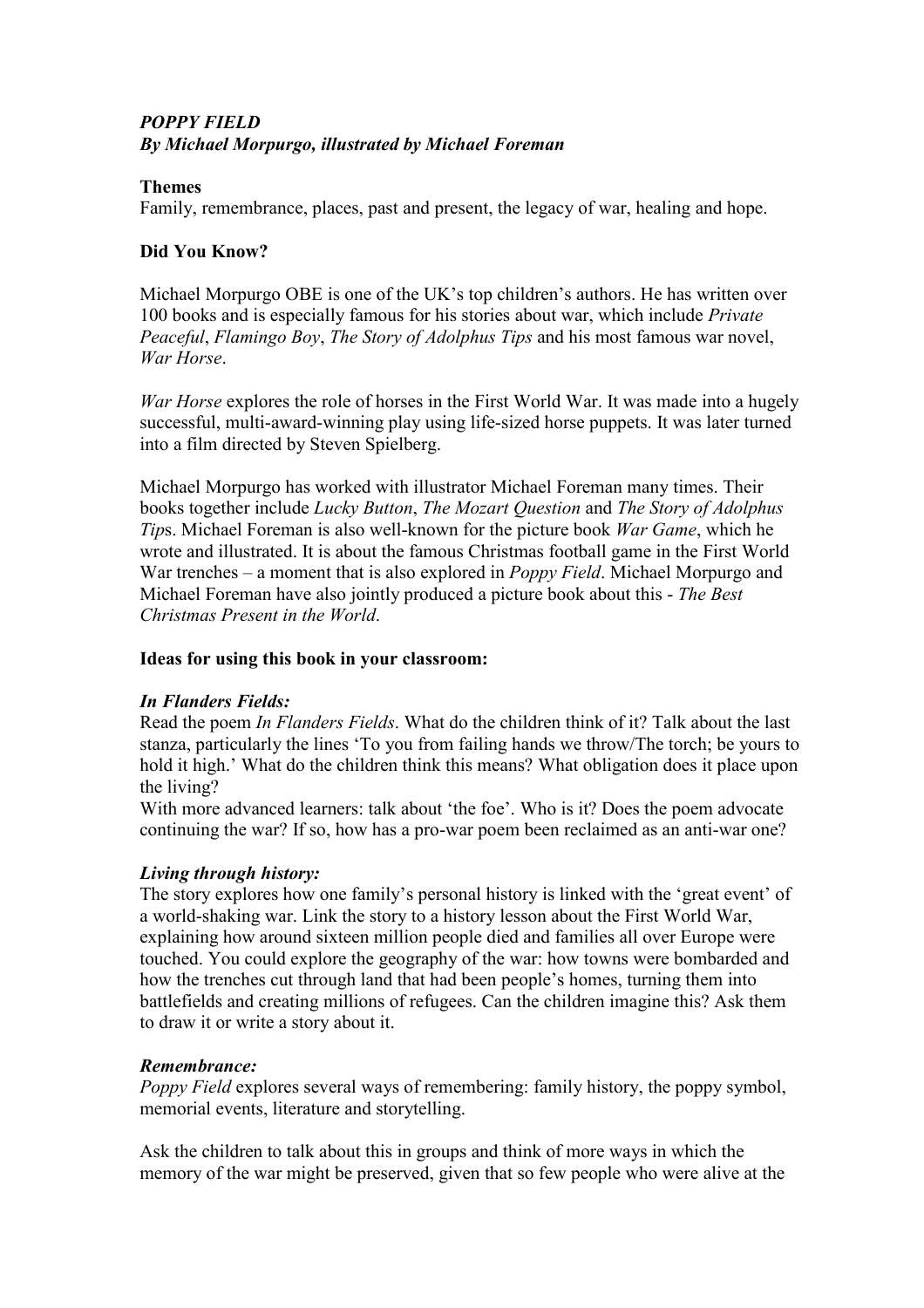time now survive. There are memorials, museums, images, audio/video recordings, physical artifacts, works of art and poems/fictional books like this one. How about the huge ceramic poppy installation at the Tower of London?

You could do this in conjunction with a trip to a local museum, or the Imperial War Museum.

Do the children think reading *Poppy Field* will help them understand and remember the war? Ask them to write a short essay about this.

If children in your class come from outside the UK, they could explain to the rest of the class what Remembrance Day events happen in their country of origin, or if there are alternative events to remember the war or significant historical events.

Open the discussion up to explore remembrance outside the context of war. What are some ways of keeping significant cultural memories fresh? You could talk about fairy tales, songs and carols, symbolic objects (Christmas trees, corn dollies, Easter eggs). Also, events surrounding the act of remembering or marking a date: anniversaries, funerals, bonfire night and even birthdays or Christmas. How do these things help us remember?

#### *Genre:*

What do the children think about fiction as a medium for exploring history? Do they think reading a fact book would have been as powerful? What emotions did they feel when they read the story? What do they feel are the advantages and disadvantages of exploring history through fiction?

Discuss the impact of the poem *In Flanders Fields*. Why is it so powerful and effective? How can it be used? Some tips: it is easy to remember and quick to recite, and includes vivid imagery and a call to the reader.

#### *Place and memory:*

The poppy field is a place of beauty and of death. Both good and bad things have happened there. Marten, the boy in the story, can't bear to go in it, but for his parents it was a place of joy. How would the children feel about entering the poppy field? Can a place with this many ghosts ever be normal again?

Look at some maps and aerial photos of the old First World War battlefields today and discuss the impact that the war still has on the land. Talk about how Marten's grandparents 'worked the farm… filled in the trenches and shell holes, brought the land back to health, replanted the trees'. How do these everyday acts bring hope back to a place of death?

Ask the children to think about their local area. Are there places that serve as memorials, markers or reminders of an event? Then try exploring some forgotten history. Is there an old plague pit, gallows, iron age fort, prison, hospital, theatre, train line, underground station or other feature that people walk past every day, oblivious? Does the past carry an echo, or has the place been entirely reclaimed for the living?

### *Symbols:*